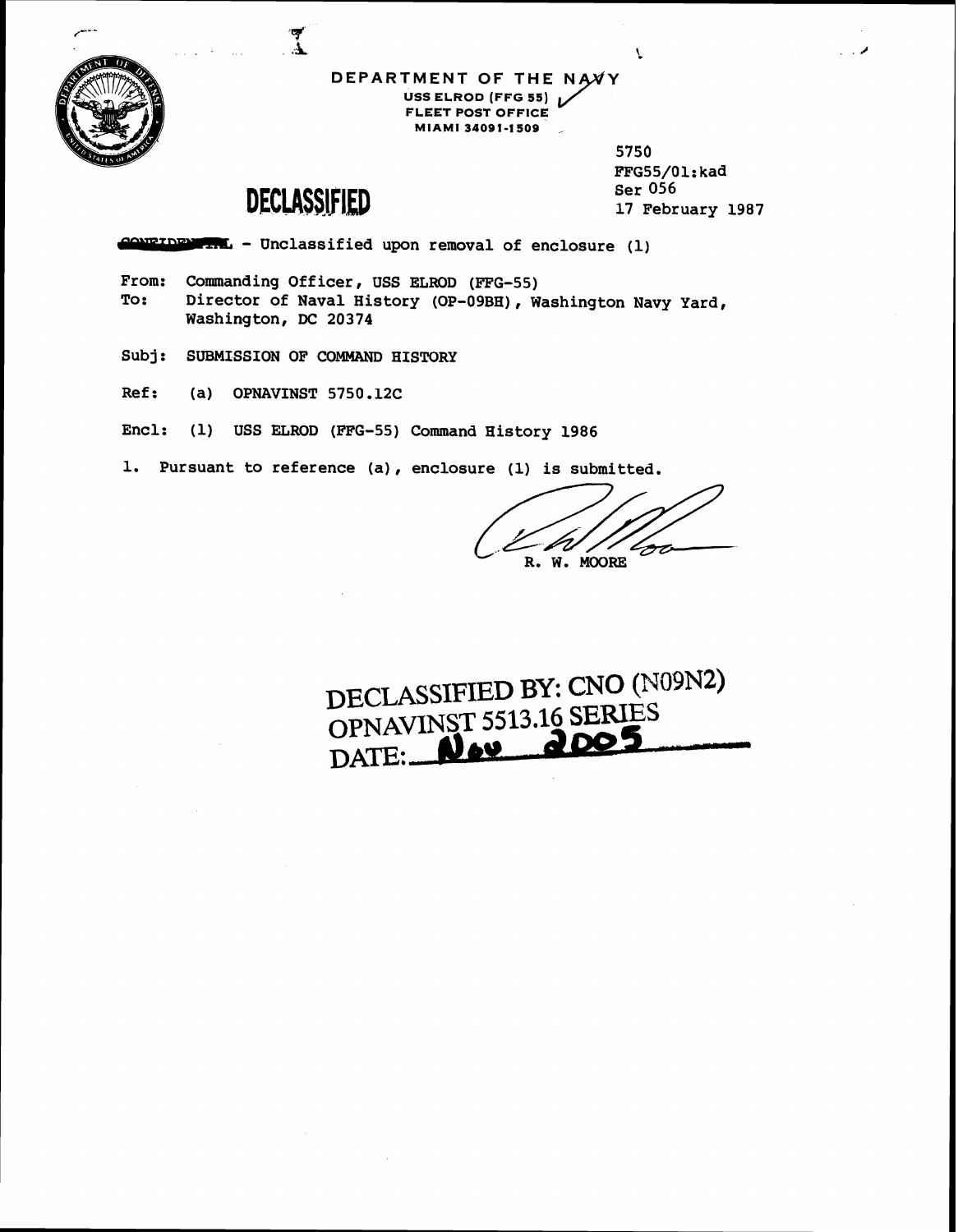**USS ELROD (FFG-55) COMMAND HISTORY** - **<sup>1986</sup>**

## **DECLASSIFIED**

**1. HISTORICAL NARRATIVE.** 

**a. (U) Period of report: 1 JAN** - **31 DEC 86** 

**b. (C) 3 FEB** - **28 FEB 86: USS ELROD operated with the 'U. S. Coast Guard and Colurnbian Naval forces in the southern Carribbean Sea performing Law Enforcement Operations (LEO) aimed at stemming the flow of illegal narcotics into the United States. ELROD and embarked Coast Guard Law Enforcement Detachment I1 seized three vessels containing cargo of 87,000 lbs of marijuana. ELRDD provided tracking data on smuggling aircraft to Columbian forces ashore, enabling them to pinpoint clandestine airstrips and launch interdiction raids. ELROD was directly responsible for the discovery of a previously unknown airstrip, the confiscation of an aircraft, and the seizure of over 86,000 lbs of marijuana. ELROD and Law Enforcement Detachment I1 were subsequently awarded the Coast Guard Meritorious Unit Commendation with Operational Distinguishing Device by the Commandant of the Coast Guard.** 

**c. (U) 17** - **19 MAR 86: ELROD successfully completed Supply Management Inspection, thus qualifying for the COMNAVSURFLANT Supply Excellence Award.** 

**d. (U) 2 APR** - **6 APR 86: Conducted a port visit in Baltimore, Maryland.** 

**e. (C) 8 APR** - **13 SEP 86: ELROD conducted a Post Shakedown Availability in Portland, ME to correct shipboard discrepancies which emerged during the previous year, her first year in commission. Of additional significance was the installation of the AN/SQQ-89 Towed Array Passive Sonar System, making ELROD the first Oliver Hazard Perry Class (F'FG-7) ship in the Atlantic Fleet to possess this system. Before departing Portland, ME, ELROD successfully completed Engineering Light-Off Examination (21** - **22 August) and Sea Trials (3** - **5 September).** 

**f. (U) 15** - **17 SEP 86: ELROD underwent deperming in Norfolk, VA to nullify the ship's magnetic signature.** 

**g. (U) 19 SEP 86: ELROD returned to her homeport of Charleston, South Carolina.** 

**h. (U) 29 SEP** - **<sup>10</sup>**OCT **86: The Naval Underwater Sea System Command's LAMPS MK I11 Mobile Training Unit trained ELROD Combat Systems personnel and ELROD'S LAMPS MK 111 Helicopter Detachment (HSL-44 Detachment 3) in the employment of the ship's LAMPS MK I11 Helicopter for anti-submarine and anti-surface warfare operations.** 

**i. (C) 14 OCT** - **17 OCT 86: ELROD conducted LAMPS MK 111 helicopter operations with HSL-44, Det 3 including landings and takeoffs to achieve pilot qualifications and qualification of the ship's flight crew in refueling procedures, Helo crash procedures, and the recovery assist, securing and traversing (RAST) system.** 

Confid)